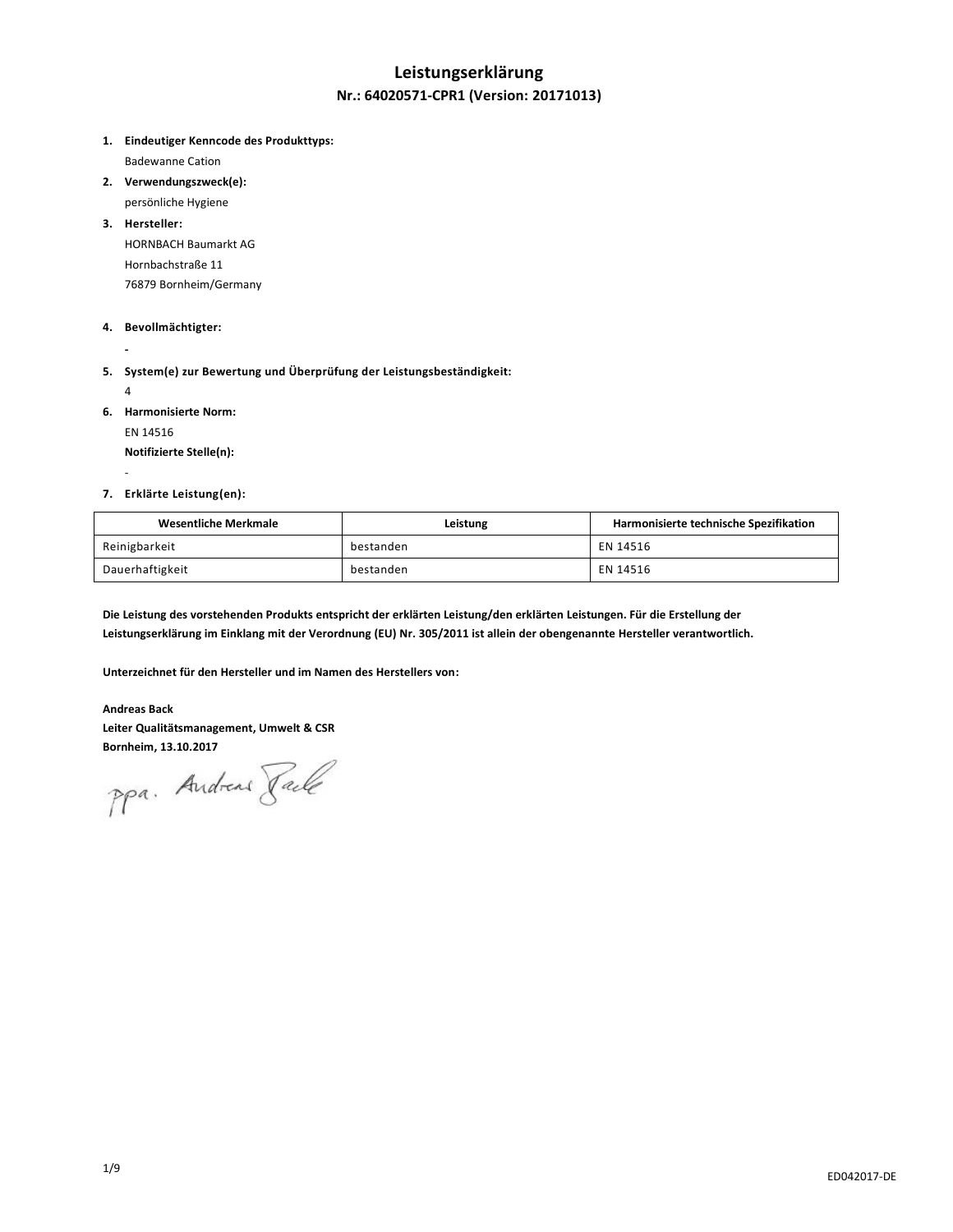# **Déclaration des performances**

### **N <sup>o</sup>64020571-CPR1 (Version 20171013)**

**1. Code d'identification unique du produit type :** Baignoire Cation

- **2. Usage(s) prévu(s) :** Hygiène personnelle
- **3. Fabricant :**

HORNBACH Baumarkt AG Hornbachstraße 11 76879 Bornheim/Allemagne

**4. Mandataire°:**

**5. Système(s) d'évaluation et de vérification de la constance des performances :**

4

-

**-**

**6. Norme harmonisée :**

EN 14516

**Organisme(s) notifié(s)°:**

**7. Performance(s) déclarée(s)°:**

| Caractéristiques essentielles | Performance | Spécification technique harmonisée |
|-------------------------------|-------------|------------------------------------|
| Nettoyabilité                 | Test réussi | EN 14516                           |
| Durabilité                    | Test réussi | EN 14516                           |

**Les performances du produit identifié ci-dessus sont conformes aux performances déclarées. Conformément au règlement (UE) no 305/2011, la présente déclaration des performances est établie sous la seule responsabilité du fabricant mentionné ci-dessus.**

**Signé pour le fabricant et en son nom par :**

**Andreas Back Responsable management de la qualité, de l'environnement et CSR Bornheim, 13/10/2017**

ppa. Andreas Faile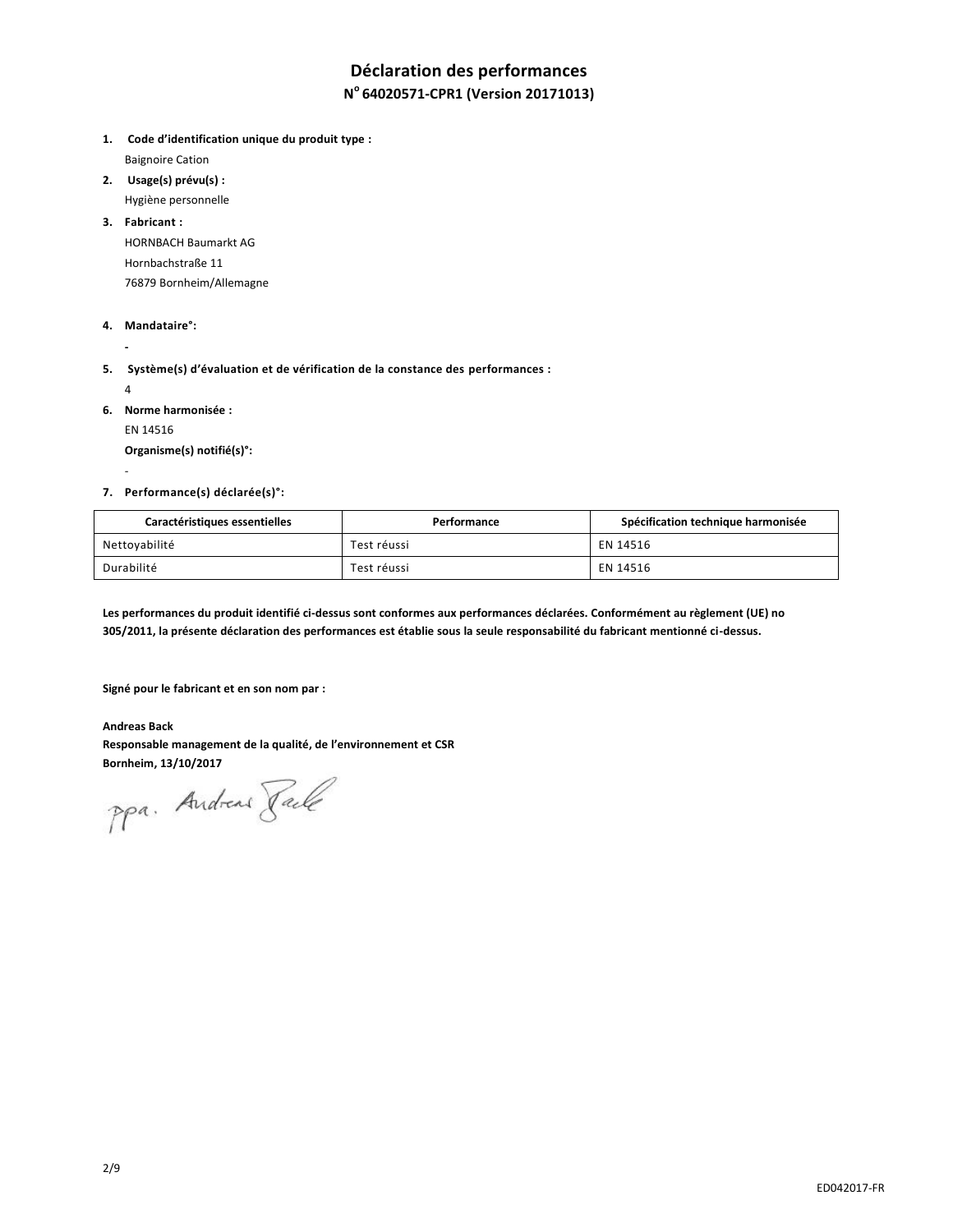### **Declaration of performance**

### **No. 64020571-CPR1 (Version: 20171013)**

- **1. Unique identification code of the product-type:** Bathtub Cation
- **2. Intended use/es:** Personal hygiene
- **3. Manufacturer:** HORNBACH Baumarkt AG Hornbachstraße 11 76879 Bornheim/Germany

#### **4. Authorised representative:**

- **5. System/s of AVCP:**
	- 4

-

**-**

**6. Harmonised standard:**

EN 14516

**Notified body/ies:**

### **7. Declared performance/s:**

| <b>Essential characteristics</b> | Performance  | Harmonized technical specification |
|----------------------------------|--------------|------------------------------------|
| Cleanability                     | Satisfactory | EN 14516                           |
| Durability                       | Satisfactory | EN 14516                           |

**The performance of the product identified above is in conformity with the declared performance/s. This declaration of performance is issued, in accordance with Regulation (EU) No 305/2011, under the sole responsibility of the manufacturer identified above.**

**Signed for and on behalf of the manufacturer by:**

### **Andreas Back**

**Head of Quality Management, Environment & CSR**

Bornheim, 13.10.2017<br>PPa. Andread *Jale*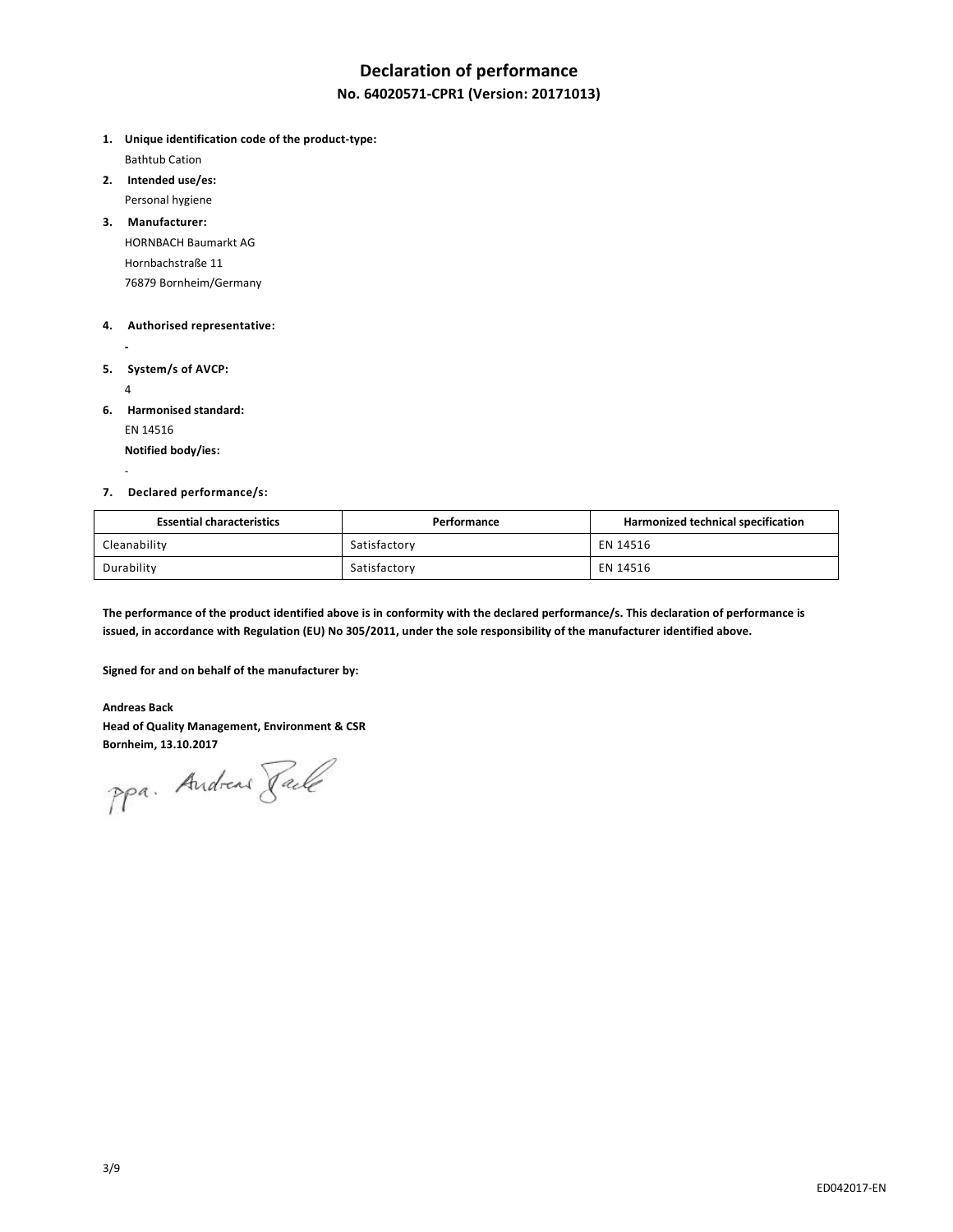# **Prestatieverklaring Nr. 64020571-CPR1 (versie 20171013)**

**1. Unieke identificatiecode van het producttype:**

Badkuip Cation

**2. Beoogd(e) gebruik(en):**

Persoonlijke hygiëne

**3. Fabrikant:**

HORNBACH Baumarkt AG Hornbachstraße 11 76879 Bornheim/Germany

### **4. Gemachtigde:**

**5. Het system of de systemen voor de beoordeling en verificatie van de prestatiebestendigheid:** 

4

-

**-**

- **6. Geharmoniseerde norm:**
	- EN 14516

**Aangemelde instantie(s):**

### **7. Aangegeven prestatie(s):**

| Essentiële kenmerken | Prestatie  | Geharmoniseerde technische specificatie |
|----------------------|------------|-----------------------------------------|
| Reinigbaarheid       | Aangetoond | EN 14516                                |
| Duurzaamheid         | Aangetoond | EN 14516                                |

**De prestaties van het hierboven omschreven product zijn conform de aangegeven prestaties. Deze prestatieverklaring wordt in overeenstemming met Verordening (EU) nr. 305/2011 onder de exclusieve verantwoordelijkheid van de hierboven vermelde fabrikant verstrekt.**

**Ondertekend voor en namens de fabrikant door:**

**Andreas Back Hoofd Kwaliteitsmanagement, Milieu & CSR Bornheim, Duitsland, 13-10-2017**

ppa. Andreas Faile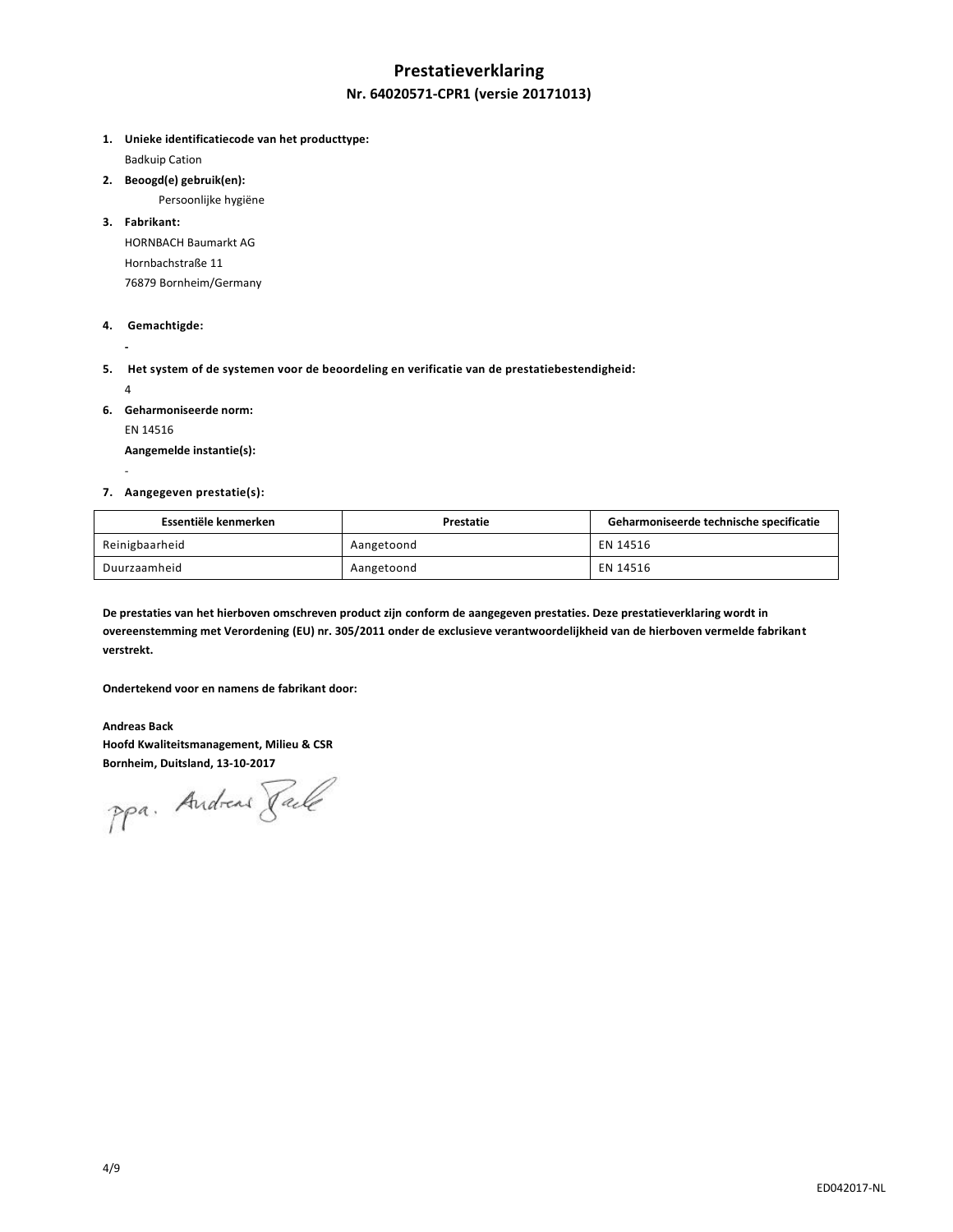# **Dichiarazione di prestazione**

### **N. 64020571-CPR1 (Versione 20171013)**

- **1. Codice di identificazione unico del tipo di prodotto:** Vasca da bagno Cation
- **2. Uso o usi previsti:** Igiene personale
- **3. Fabbricante:**

HORNBACH Baumarkt AG Hornbachstraße 11 76879 Bornheim/Germania

### **4. Mandatorio:**

- **- 5. Sistema o sistemi di VVCP:** 
	- 4

-

- **6. Norma armonizzata:**
	- EN 14516

**Organismo(i) notificato(i):**

### **7. Prestazione(i) dichiarata(e):**

| Caratteristiche essenziali | Prestazione | Specifica tecnica armonizzata |
|----------------------------|-------------|-------------------------------|
| Lavabilità                 | Superata    | EN 14516                      |
| Durevolezza                | Superata    | EN 14516                      |

La prestazione del prodotto sopra identificato è conforme alla(e) prestazione(i) dichiarata(e). Si rilascia la presente dichiarazione di prestazione sotto la responsabilità esclusiva del fabbricante sopra identificato, in conformità al regolamento (UE) n. 305/2011.

#### **Firmato in nome e per conto del fabbricante da:**

#### **Andreas Back**

**Responsabile Qualità, Ambiente & CSR**

**Bornheim, 13.10.2017**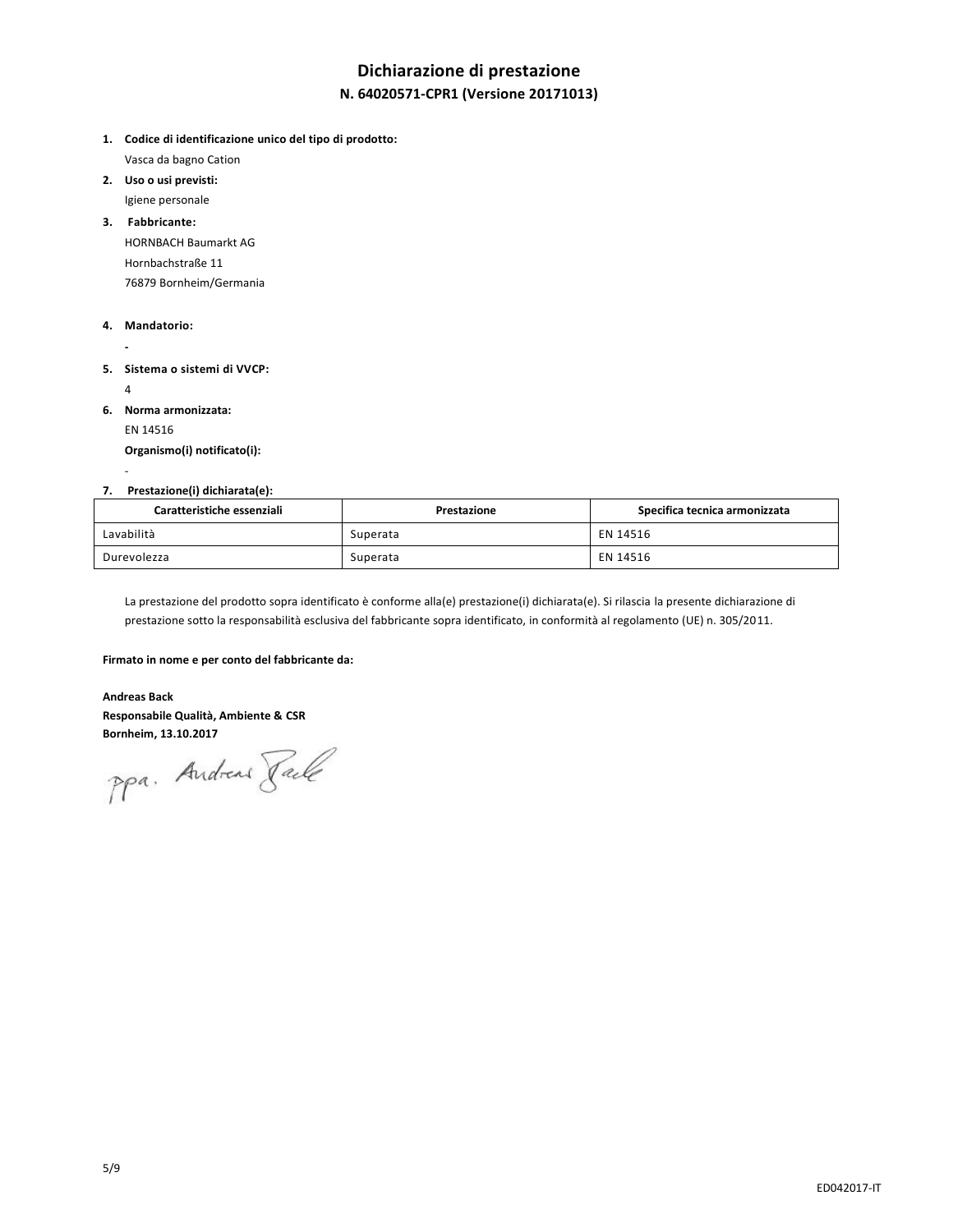### **Prestandadeklaration**

### **Nr. 64020571-CPR1 (version 20171013)**

**1. Produkttypens unika identifikationskod:**

Badkar Cation

**2. Användning/användningar:**

Personlig hygien

**3. Tillverkare:**

HORNBACH Baumarkt AG Hornbachstraße 11 76879 Bornheim/Germany

### **4. Tillverkarens representant:**

**-**

**5. System för bedömning och fortlöpande kontroll av prestanda:**

4

-

**6. Harmoniserad standard:**

EN 14516

**Anmält/anmälda organ:**

### **7. Angiven prestanda:**

| Väsentliga egenskaper | Prestanda | Harmoniserad teknisk specifikation |
|-----------------------|-----------|------------------------------------|
| Rengörbarhet          | Godkänd   | EN 14516                           |
| Beständighet          | Godkänd   | EN 14516                           |

**Prestandan för ovanstående produkt överensstämmer med den angivna prestandan. Denna prestandadeklaration har utfärdats i enlighet med förordning (EU) nr 305/2011 på eget ansvar av den tillverkare som anges ovan.**

**Undertecknar för tillverkaren av:**

**Andreas Back Ansvarig för kvalitetsmanagement, miljö & CSR**

**Bornheim, 2017-10-13**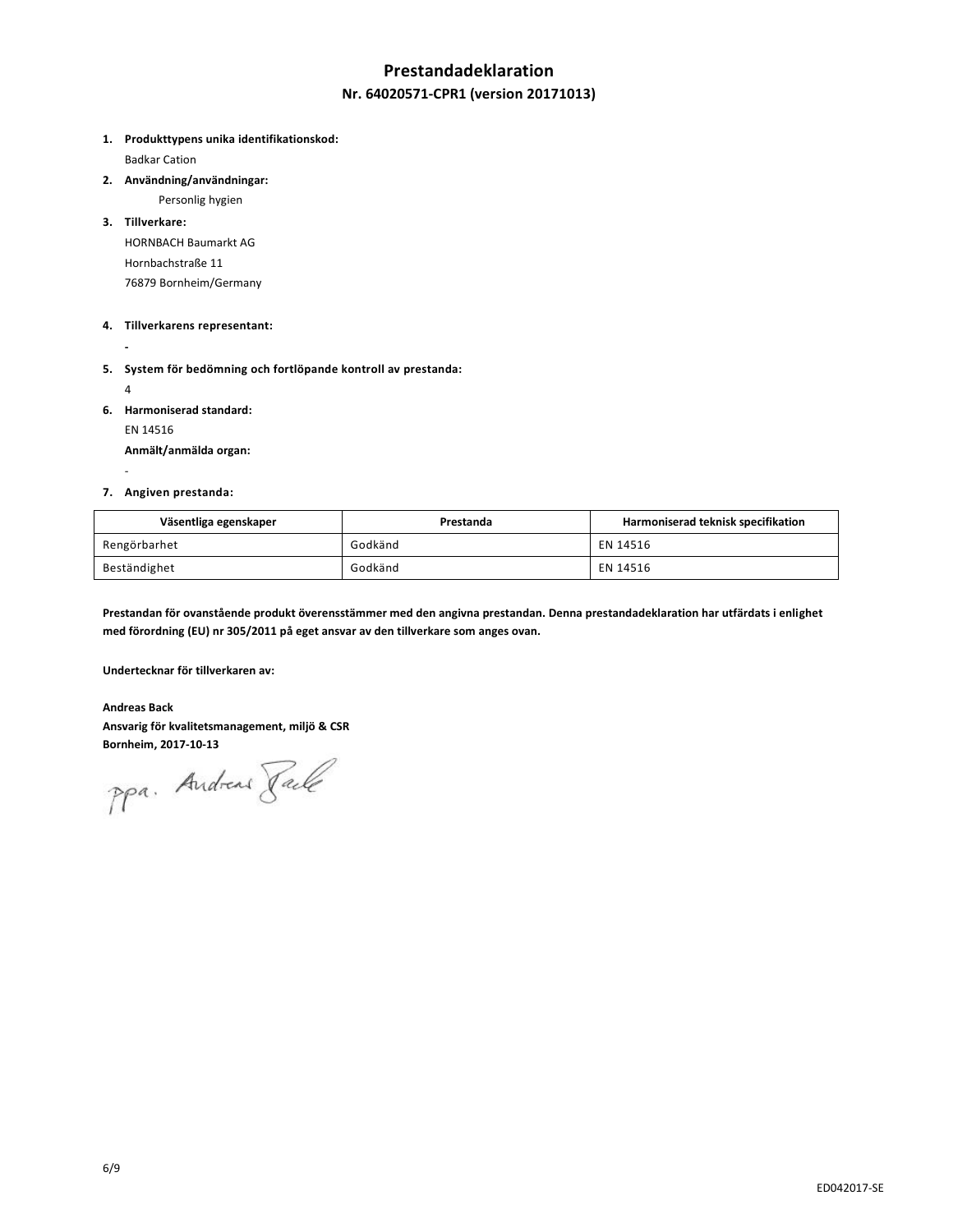# **Prohlášení o vlastnostech**

### **Č. 64020571-CPR1 (Verze 20171013)**

- **1. Jedinečný identifikační kód typu výrobku:**
	- Koupelnová vana Cation
- **2. Použití:**

Osobní hygiena

**3. Výrobce:**

HORNBACH Baumarkt AG Hornbachstraße 11 76879 Bornheim/Germany

### **4. Zplnomocněný zástupce:**

- **5. Systém/systémy POSV:**
	- 4

-

**-**

- **6. Harmonizovaná norma:**
	-
	- EN 14516

**Oznámený subjekt/oznámené subjekty:**

### **7. Vlastnosti uvedené v prohlášení:**

| Základní charakteristiky | <b>Vlastnost</b> | Harmonizovaná technická specifikace |
|--------------------------|------------------|-------------------------------------|
| Čistitelnost             | Zkouška úspěšná  | EN 14516                            |
| Životnost                | Zkouška úspěšná  | EN 14516                            |

**Vlastnost výše uvedeného výrobku se shodě s deklarovanými vlastnostmi. Toto prohlášení o vlastnostech je vydáno podle nařízení (EU) č. 305/2011 na výhradní odpovědnost výše uvedeného výrobce.**

**Podepsáno za výrobce a jeho jménem:**

### **Andreas Back**

**Vedoucí managementu kvality, úseku životního prostředí a CSR**

Bornheim, 13.10.2017<br>PPa. Andread *Jale*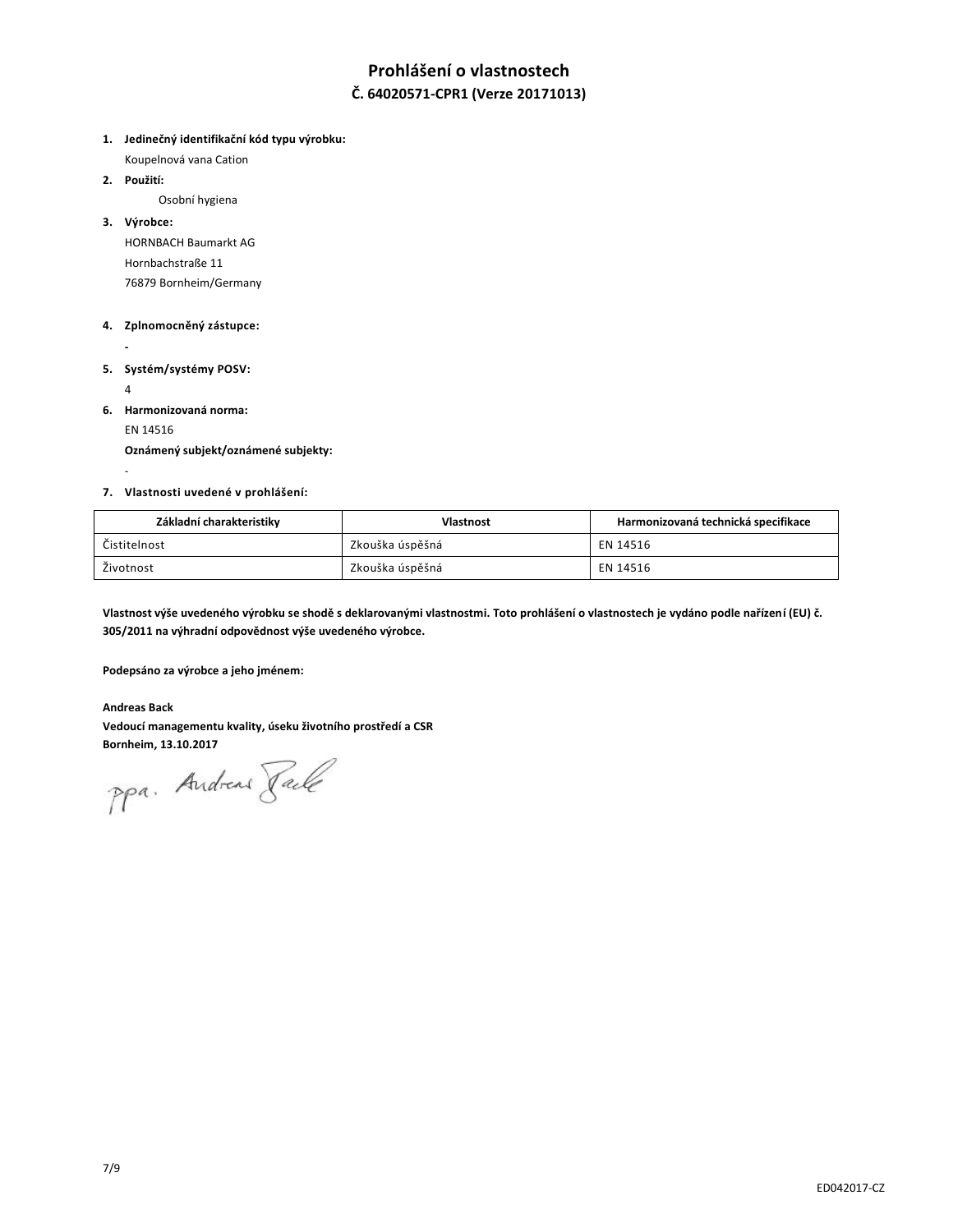# **Vyhlásenie o parametroch**

### **Č. 64020571-CPR1 (verzia 20171013)**

- **1. Jedinečný identifikačný kód typu výrobku:**  Kúpeľňová vaňa Cation
- **2. Použitie/použitia:**
- Osobná hygiena
- **3. Výrobca:** HORNBACH Baumarkt AG Hornbachstraße 11 76879 Bornheim/Germany

### **4. Splnomocnený zástupca:**

**-**

**5. Systém(y) posudzovania a overovania nemennosti parametrov:** 

4

-

- **6. Harmonizovaná norma:**
	- EN 14516

**Notifikovaný(-é) subjekt(-y):**

### **7. Deklarované parametre:**

| Podstatné vlastnosti | Parametre  | Harmonizované technické špecifikácie |
|----------------------|------------|--------------------------------------|
| Možnosť čistenia     | V poriadku | EN 14516                             |
| Životnosť            | V poriadku | EN 14516                             |

**Uvedené parametre hore uvedeného výrobku sú v zhode s deklarovanými parametrami. Toto vyhlásenie o parametroch sa v súlade s nariadením (EU) č. 305/2011 vydáva na výhradnú zodpovednosť uvedeného výrobcu.**

**Podpísal(-a) za a v mene výrobcu:**

**Andreas Back Vedúci manažmentu kvality, úseku životného prostredia a CSR**

Bornheim, 13.10.2017<br>PPa. Andread *Jale*